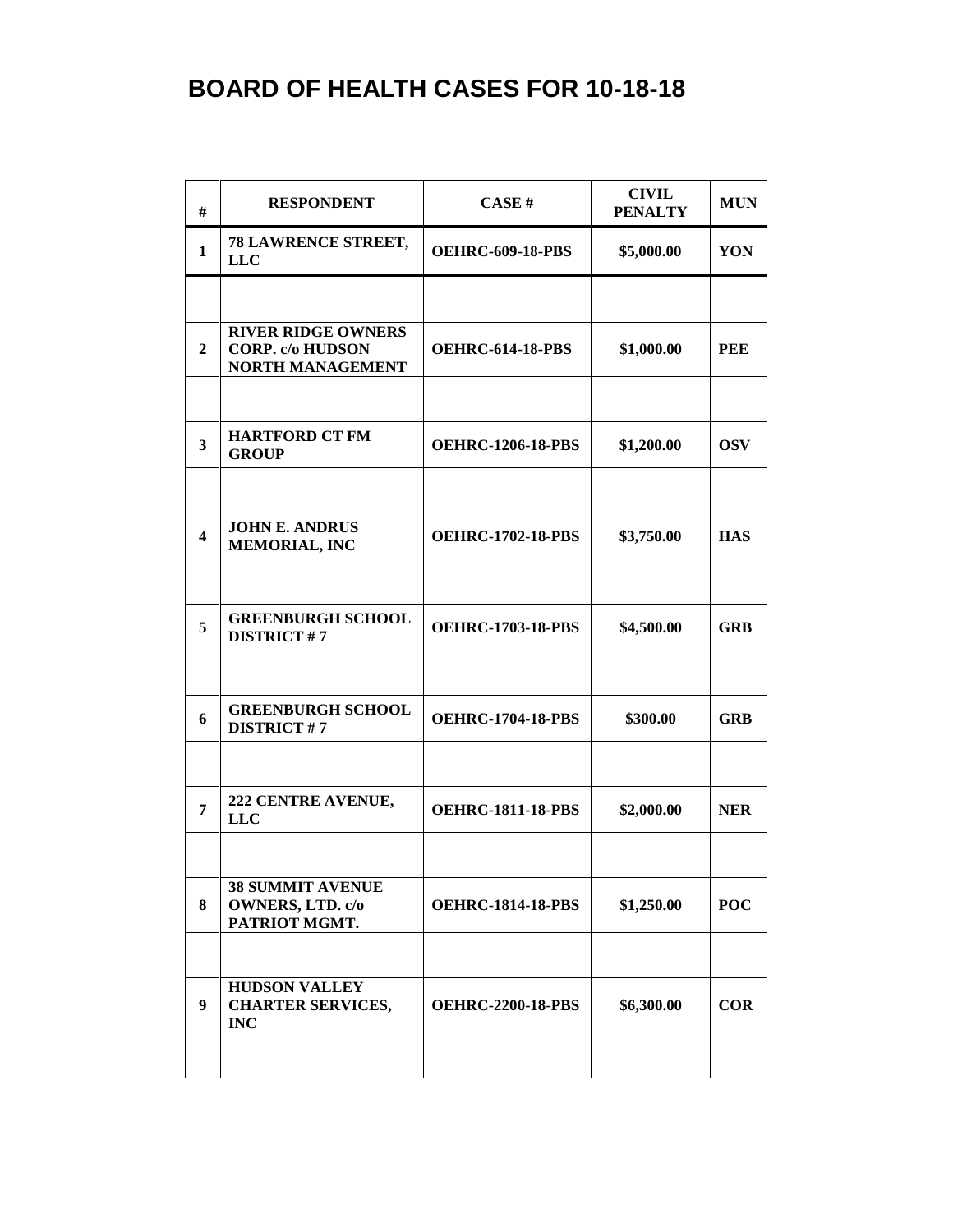| #  | <b>RESPONDENT</b>                                                                          | CASE#                    | <b>CIVIL</b><br><b>PENALTY</b> | <b>MUN</b> |
|----|--------------------------------------------------------------------------------------------|--------------------------|--------------------------------|------------|
| 10 | <b>JONLEK ASSOCIATES,</b><br><b>LLC</b>                                                    | <b>OEHRC-5003-18-PBS</b> | \$200.00                       | YON        |
|    |                                                                                            |                          |                                |            |
| 11 | <b>GRACIE'S GIFT, INC/</b><br><b>GRACIE'S GIFT</b>                                         | <b>PHP-071-17-ATUPA</b>  | \$2,100.00                     | <b>OSV</b> |
|    |                                                                                            |                          |                                |            |
| 12 | <b>SCARSDALE AUTO</b><br><b>CLINIC/MOBIL</b>                                               | <b>PHP-021-18-ATUPA</b>  | \$2,600.00                     | <b>SCD</b> |
|    |                                                                                            |                          |                                |            |
| 13 | <b>SAROJ VINOD PATEL/7-</b><br><b>ELEVEN #24485B</b>                                       | <b>PHP-045-18-ATUPA</b>  | \$2,600.00                     | <b>TTN</b> |
|    | <b>LOS TRES REYES DELI</b>                                                                 |                          |                                |            |
| 14 | <b>GROCERY CORP/LOS</b><br><b>TRES REYES DELI</b><br><b>GROCERY</b>                        | <b>PHP-053-18-ATUPA</b>  | \$900.00                       | <b>YON</b> |
|    |                                                                                            |                          |                                |            |
| 15 | DELTA FOOD MART,<br><b>INC/DELTA GAS</b>                                                   | <b>PHP-057-18-ATUPA</b>  | \$900.00                       | <b>YON</b> |
|    |                                                                                            |                          |                                |            |
| 16 | <b>CROSS COUNTY MART,</b><br><b>INC/ CROSS COUNTY</b><br><b>MART</b>                       | <b>PHP-065-18-ATUPA</b>  | \$900.00                       | YON        |
|    |                                                                                            |                          |                                |            |
| 17 | EF INTERNATIONAL<br>LANGUAGE SCHOOLS,<br><b>INC/EF LANGUAGE</b><br><b>TRAVEL THORNWOOD</b> | <b>PHP-7552-18-DC</b>    | \$2,900.00                     | <b>MTP</b> |
|    |                                                                                            |                          |                                |            |
| 18 | 335 CHINA KING<br>RESTAURANT, INC/335<br><b>CHINA KING</b><br><b>RESTAURANT</b>            | <b>PHP-7437-18-FSE</b>   | \$1,900.00                     | YON        |
|    |                                                                                            |                          |                                |            |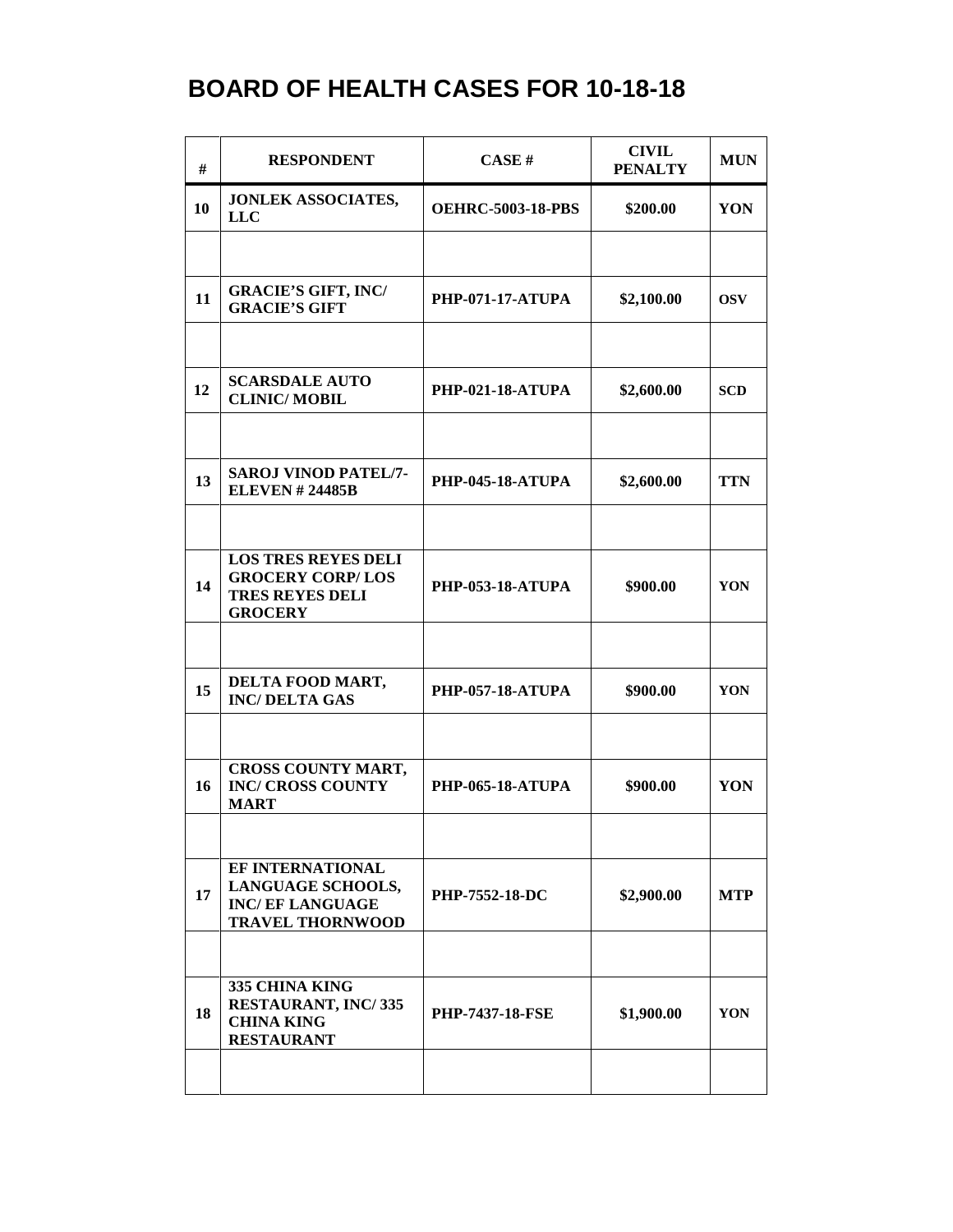| #  | <b>RESPONDENT</b>                                                                              | CASE#                  | <b>CIVIL</b><br><b>PENALTY</b> | <b>MUN</b> |
|----|------------------------------------------------------------------------------------------------|------------------------|--------------------------------|------------|
| 19 | <b>RIC REL FOODS OF</b><br><b>WESTCHESTER, INC/</b><br><b>KENTUCKY FRIED</b><br><b>CHICKEN</b> | <b>PHP-7485-18-FSE</b> | \$1,100.00                     | <b>NER</b> |
|    |                                                                                                |                        |                                |            |
| 20 | <b>SAN VINCENTE</b><br><b>RESTAURANT, INC/</b><br><b>LITTLE MEXICAN CAFÉ</b>                   | <b>PHP-7488-18-FSE</b> | \$1,100.00                     | <b>NER</b> |
|    |                                                                                                |                        |                                |            |
| 21 | G & M COFFEE SHOP,<br><b>INC/ G &amp; M COFFEE</b><br><b>SHOP</b>                              | <b>PHP-7521-18-FSE</b> | \$2,100.00                     | YON        |
|    |                                                                                                |                        |                                |            |
| 22 | PHD HOLDING, CORP/<br><b>EVERYDAY HEALTHY</b><br><b>CAFÉ</b>                                   | <b>PHP-7566-18-FSE</b> | \$300.00                       | WHP        |
|    |                                                                                                |                        |                                |            |
| 23 | COOK & BAKE, LLC/<br><b>COOK &amp; BAKE</b>                                                    | <b>PHP-7569-18-FSE</b> | \$600.00                       | MMV        |
|    |                                                                                                |                        |                                |            |
| 24 | YUSEF EL AMIN/CHEF<br><b>EL AMIN</b>                                                           | <b>PHP-7570-18-FSE</b> | \$600.00                       | <b>MMV</b> |
|    |                                                                                                |                        |                                |            |
| 25 | NEW CHINA MAX, INC/<br>NEW CHINA MAX                                                           | PHP-7581-18-FSE        | \$1,200.00                     | YON        |
|    |                                                                                                |                        |                                |            |
| 26 | YONKERS 4199, LLC/ MC<br><b>DONALD'S #4199</b>                                                 | <b>PHP-7582-18-FSE</b> | \$900.00                       | YON        |
|    |                                                                                                |                        |                                |            |
| 27 | <b>ROYAL FINEST DELI,</b><br><b>CORP/ ROYAL FINEST</b><br><b>DELI</b>                          | <b>PHP-7602-18-FSE</b> | \$2,200.00                     | <b>MTV</b> |
|    |                                                                                                |                        |                                |            |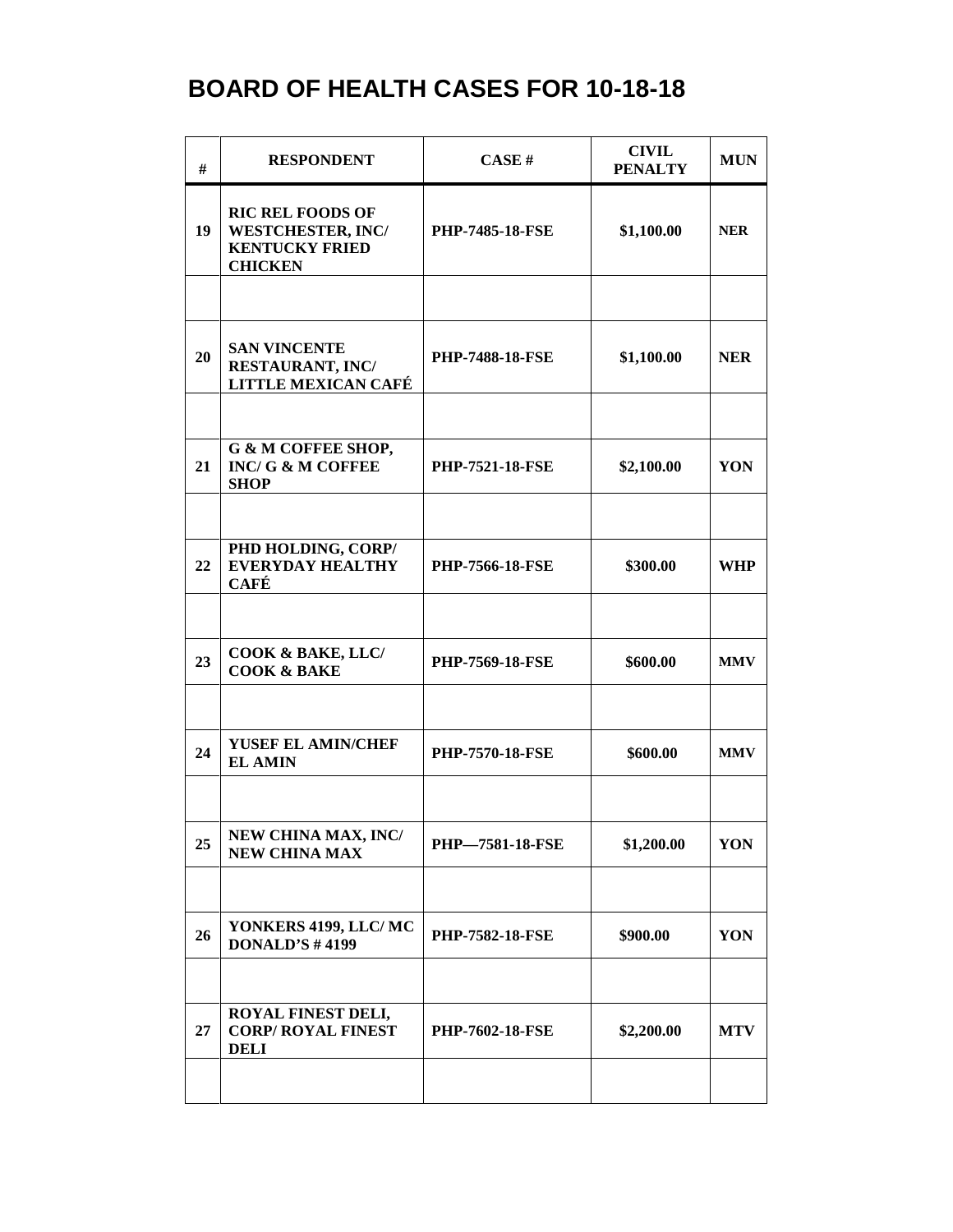| #  | <b>RESPONDENT</b>                                                                                    | CASE#                  | <b>CIVIL</b><br><b>PENALTY</b> | <b>MUN</b> |
|----|------------------------------------------------------------------------------------------------------|------------------------|--------------------------------|------------|
| 28 | <b>LA GLADYS</b><br>RESTAURANT, INC/LA<br><b>GLADYS RESTAURANT</b>                                   | <b>PHP-7645-18-FSE</b> | \$1,600.00                     | <b>POC</b> |
|    |                                                                                                      |                        |                                |            |
| 29 | SONAMS, INC/<br><b>CORIANDER MODERN</b><br><b>INDIAN</b>                                             | <b>PHP-7685-18-FSE</b> | \$1,100.00                     | <b>LAR</b> |
|    |                                                                                                      |                        |                                |            |
| 30 | <b>ANDINO PERUVIAN</b><br>REST. TAPAS & BAR,<br>INC, ANDINO PERUVIAN<br><b>REST. TAPAS &amp; BAR</b> | <b>PHP-7688-18-FSE</b> | \$800.00                       | <b>MMV</b> |
|    |                                                                                                      |                        |                                |            |
| 31 | <b>KASHEENER VICTOR &amp;</b><br><b>MARK HIBBERT</b>                                                 | PHP-6024-16-LP         | \$300.00                       | <b>MTV</b> |
|    |                                                                                                      |                        |                                |            |
| 32 | 78 OAK STREET, CORP.<br>c/o JUAN HIDALGO                                                             | <b>PHP-6051-17-LP</b>  | \$2,500.00                     | YON        |
|    |                                                                                                      |                        |                                |            |
| 33 | <b>J.G.M PROPERTIES, LLC</b>                                                                         | PHP-6057-18-LD         | \$300.00                       | YON        |
|    |                                                                                                      |                        |                                |            |
| 34 | <b>HENRY MONTESDEOCA</b>                                                                             | <b>PHP-6058-18-LD</b>  | \$300.00                       | <b>OSV</b> |
|    |                                                                                                      |                        |                                |            |
| 35 | <b>TOWN SPORTS</b><br>INTERNATIONAL,<br><b>LLC/NEW YORK</b><br><b>SPORTS CLUB POOL</b>               | <b>PHP-7530-18-SPI</b> | \$1,700.00                     | DBF        |
|    |                                                                                                      |                        |                                |            |
| 36 | <b>BOULDER RIDGE</b><br>CONDOMINIUM, CORP/<br><b>HOT SPA</b>                                         | <b>PHP-7571-18-SPO</b> | \$500.00                       | <b>SCD</b> |
|    |                                                                                                      |                        |                                |            |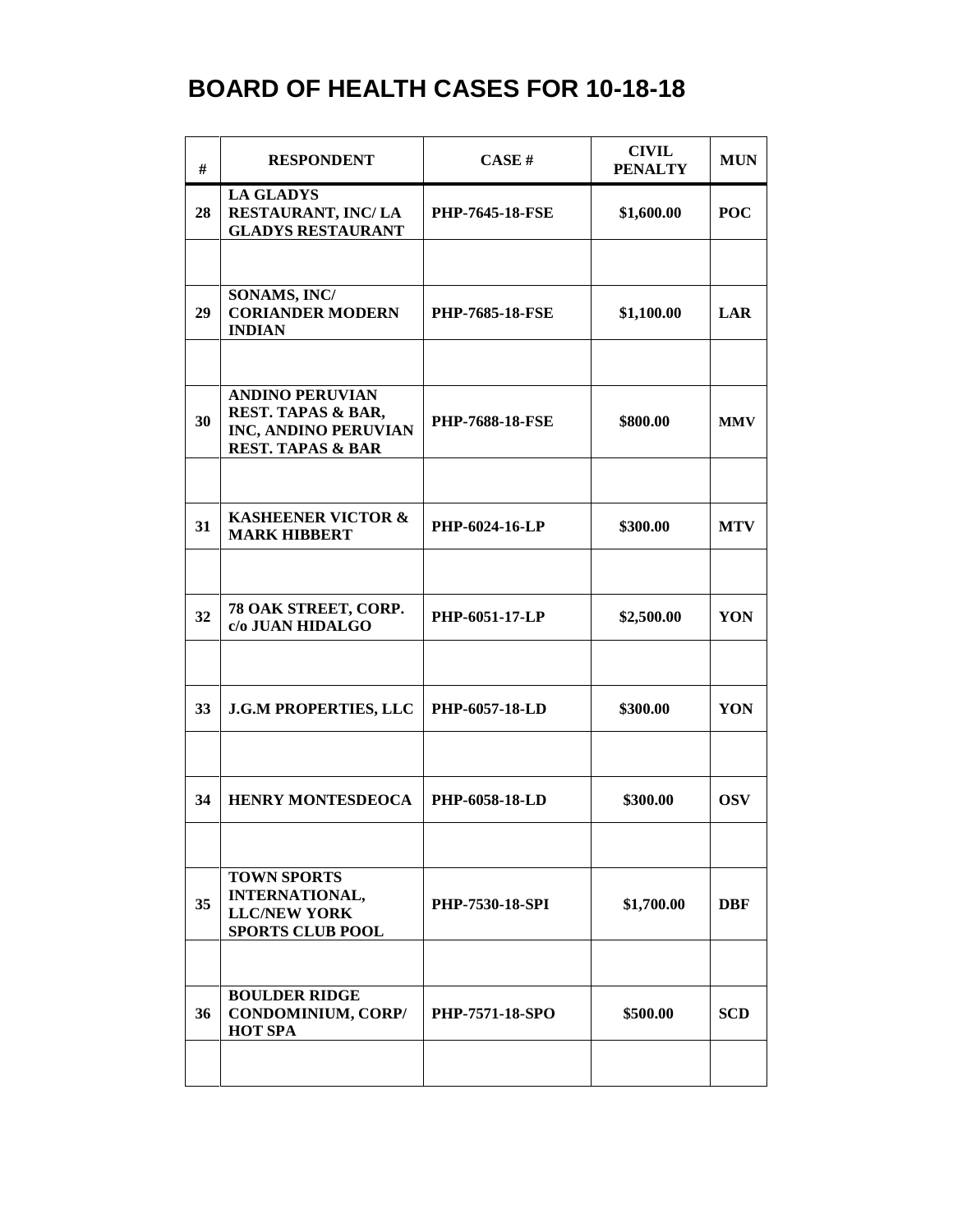| $\#$ | <b>RESPONDENT</b>                                                       | CASE#                  | <b>CIVIL</b><br><b>PENALTY</b> | <b>MUN</b> |
|------|-------------------------------------------------------------------------|------------------------|--------------------------------|------------|
| 37   | <b>BOULDER RIDGE</b><br><b>CONDO CORP/POOL</b>                          | <b>PHP-7574-18-SPO</b> | \$500.00                       | <b>SCD</b> |
|      |                                                                         |                        |                                |            |
| 38   | <b>CHATEAU ON THE HILL</b><br>H.O.A/POOL                                | PHP-7591-18-SPO        | \$300.00                       | <b>MTP</b> |
|      |                                                                         |                        |                                |            |
| 39   | AMACKASSIN CLUB,<br><b>INC/MAIN POOL</b>                                | PHP-7593-18-SPO        | \$300.00                       | YON        |
|      |                                                                         |                        |                                |            |
| 40   | <b>AMACKASSIN CLUB,</b><br><b>INC/WADING POOL</b>                       | PHP-7594-18-SPO        | \$300.00                       | YON        |
|      |                                                                         |                        |                                |            |
| 41   | <b>BROOK CLUB H.O.A/</b><br><b>POOL</b>                                 | <b>PHP-7595-18-SPO</b> | \$300.00                       | <b>OSV</b> |
|      |                                                                         |                        |                                |            |
| 42   | <b>RIVER HOUSE @</b><br><b>SLEEPY HOLLOW</b><br><b>CONDO ASSOC/POOL</b> | PHP-7597-18-SPO        | \$300.00                       | <b>SLH</b> |
|      |                                                                         |                        |                                |            |
| 43   | DY GROCERY & DELI,<br><b>CORP/DY GROCERY &amp;</b><br><b>DELI</b>       | <b>PHP-7542-18-TC</b>  | \$500.00                       | <b>MTV</b> |
|      |                                                                         |                        |                                |            |
|      | <b>TOTAL</b>                                                            |                        | \$62,000.00                    |            |
|      |                                                                         |                        |                                |            |
|      | <b>CIVIL PENALTY</b><br><b>WAIVED</b>                                   |                        |                                |            |
|      |                                                                         |                        |                                |            |
| 44   | <b>ANDRELIE MEDE &amp;</b><br><b>JEAN ALEXANDRE</b>                     | PHP-6037-17-LP         | \$0.00                         | <b>NER</b> |
|      |                                                                         |                        |                                |            |